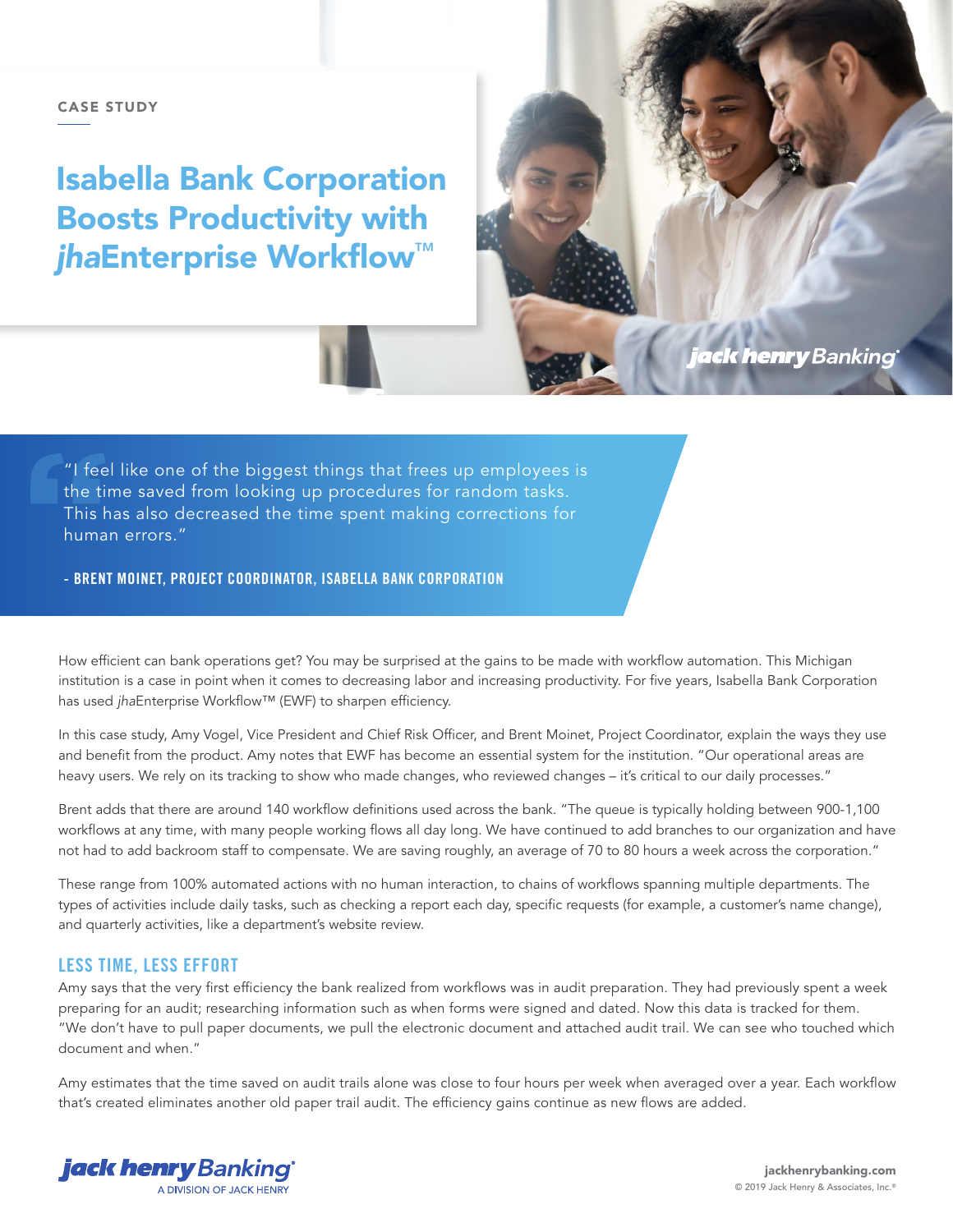Brent says that workflows free employees from routine tasks. Due to EWF's integration with the bank's SilverLake System® core, they can speed processes that change according to a list of criteria. "For example, suppose there's a situation where, if 'Event A' happens, then 'Field #1' has to be changed. A workflow can track this, so we don't need to direct an employee to change the field. It's automatic. I feel like one of the biggest things that frees up employees is the time saved from looking up procedures for random tasks. This has also decreased the time spent making corrections for human errors."

Amy says that another useful time saver is the email notification alerts feature. It tells you that something is in a queue waiting to be worked on. "This helps senior managers who aren't regularly in the system stay on top of their ongoing tasks."

#### EXAMPLES OF *jha*ENTERPRISE WORKFLOW IN ACTION

Both Amy and Brent concur that the product is being used bank-wide. Most all departments, from Shareholder Relations, to Financial Services, to IT, to Training, to Teller operations, are using EWF.

» *Human Resources.* Amy describes a specific use in HR. "It's used for staff turnover. For example, if a person is retiring, there is an automatic process now for updating accounts and changing codes. It prevents documents from being lost or set aside."

Brent adds that there are six new HR workflows in the process of being written. They will assist with changes to an employee status, such as terminations, onboarding, name changes, promotions, and transfers. This will help ensure that the correct departments are notified when there are changes.

- » *Training.* Workflows help maintain consistency and minimize training time. Amy says, "A workflow alone can walk a new employee right through the steps of a process."
- » *Customer Status Changes.* "An example," says Brent, "is a Deceased Customer workflow that is started from a death certificate." This workflow queries the core for accounts and then starts other workflows for the necessary areas. "If the customer had a debit card, a workflow is started for our Card Services area. If they were a shareholder, a workflow is started for our Shareholder Services department. There are five workflows that could be started from the initial Deceased Customer workflow. Some of them update the core."
- » *Workflow scheduling.* "We are now able to schedule workflows," Brent explains, "so I was able to replace Microsoft® Outlook® events on group calendars as workflows. This proved to be so convenient and efficient that after one department replaced the calendar events with workflows, other departments started requesting the same."

Many more workflows are in the pipeline, such as ACH enrollment and maintenance, wire requests, and CDAR updates.

## INTEGRATION WITH SYNERGY eSIGN™ AND THE CORE

"We are a maintenance intensive institution," says Brent. "We prefer to have a customer signature for most changes made to accounts or customers." EWF's new integration with eSign will be changing and improving several processes. "We will be able to have frontline staff input changes into EWF, and EWF will then create our document that is sent to eSign for a signature, and then make changes to the core. This will be a massive efficiency improvement." Previously, an employee had to type a Word document, print it for the customer to sign, then scan it into Synergy. A backroom employee would then copy what is on the Word document to the core.

> "This proved to be so convenient and efficient that after one department replaced the calendar events with workflows, other departments started requesting the same."

> > - BRENT MOINET